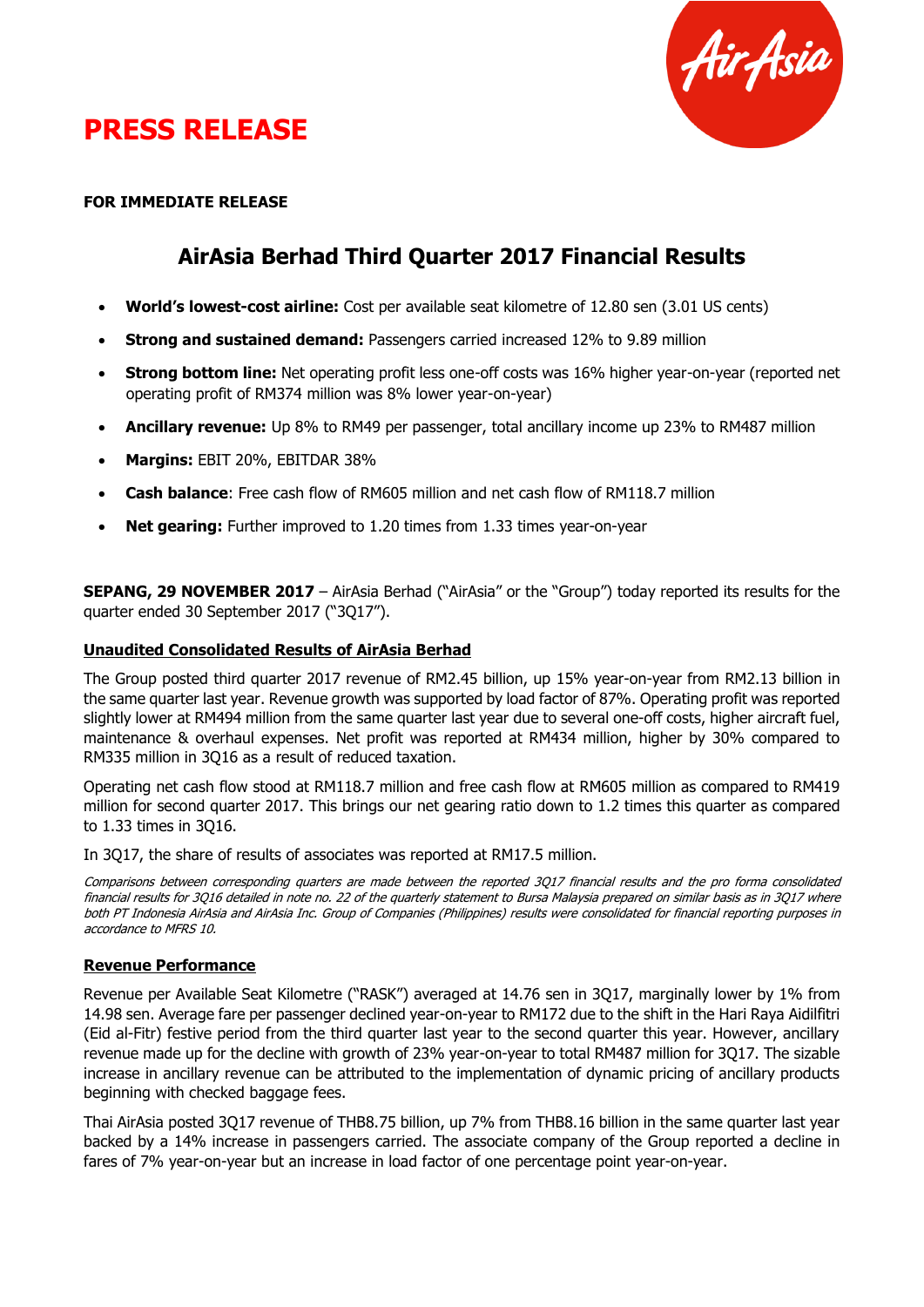# **PRESS RELEASE**



## **Cost Performance**

Cost per Available Seat Kilometre ("CASK") including fuel averaged at 12.80 sen in 3Q17, up 5% from 12.25 sen in 3Q16 due to the weaker ringgit and higher fuel prices. The average fuel price for the Group was USD63 per barrel jet kerosene in 3Q17, compared to USD59 per barrel in the same quarter last year. CASK ex-fuel increased by 5% from 7.86 sen to 8.24 sen due to several one-off costs largely due to higher staff cost in-line with our focus on growth targets.

Thai AirAsia similarly reported an increase in CASK from 4.27 US cents in 3Q16 to 4.37 US cents in 3Q17, largely due to the rise in global fuel prices on top of the increase in excise tax on jet fuel consumption for domestic flights.

### **On the 3Q17 financial results, AirAsia Group CEO Tony Fernandes said:**

"Strong and sustained demand for air travel in the markets we operate in has delivered a set of pleasing results for the third quarter, it being a seasonally weaker time of the year, coupled with rising fuel prices and currency fluctuations. We achieved a 12% growth in passengers carried this quarter despite capacity addition of 14% year-on-year, proving our low-cost business model continues to deliver results even when our competitors say operating conditions are challenging for them."

"We reported revenue growth of 15% year in our third quarter consolidated accounts for our Malaysia, Indonesia and Philippines units. The main growth driver during the quarter was ancillary revenue, which got a boost from the roll out of dynamic pricing for check-in baggage and other ancillary offerings. Ancillary revenue per passenger is up 8% year-on-year to RM49 per passenger on total ancillary sales of RM487 million, up 23%. After deducting one-off costs, net operating profit increased by 16% year-on-year."

"In Indonesia, we are close to completing the stock market listing of PT Indonesia AirAsia and expect to make a formal announcement by December 2017. Investor interest in Indonesia AirAsia has been considerable now that the airline has fully turned around its finances. Even with the shift in Hari Raya Aidilfitri celebrations to the second quarter this year, we still managed to achieve higher average fares in Indonesia by 16% year-on-year."

"The highlight of our Philippines operations was ancillary per passenger growing 33% year on year, contributing greatly to the increase in revenue per ASK of 13%. There were several one-off costs incurred this quarter in order to efficiently grow our Philippines operations. The one-off costs amounting to RM31 million were for the re-delivery of aircraft, maintenance and overhaul as well as relating to peso depreciation. Philippines' strong load trend continues into 2018. We are expecting to present a good full year 2017 results for our Philippines operations."

"The first ten months of 2017 was challenging for our Thai associate as financial performance was affected by the crackdown on Chinese zero dollar tours and the national mourning period. On a more positive note, Chinese tourist arrivals into Thailand have risen to 7.39 million up by 1% for the last 9 months as compared to 2016. From July to September 2017, the number of international tourists to Thailand rose by 6.43% to 8.8 million comparing to the same period last year. East Asian visitors accounted for 71% of the international tourists. Thai AirAsia still came out as the only profitable airline recording net profits of THB472 million during 3Q2017. We foresee a favourable peak season and a conducive operating environment for Thai AirAsia in the fourth quarter."

"Our associate airline in India has grown tremendously, achieving 99% year-on-year growth on passengers carried and a remarkable 104% year-on-year growth in capacity this quarter. Revenue increased by 126% yearon-year and net loss reduced by 74% year-on-year to INR164 million. AirAsia India will have 14 aircraft by the end of 2017 and 21 aircraft by the end of 2018. We are on target to launch our international routes the minute we achieve 20 aircraft in India next year. We foresee our Indian operations to be very profitable once we start flying regional routes and connecting them to our wider network."